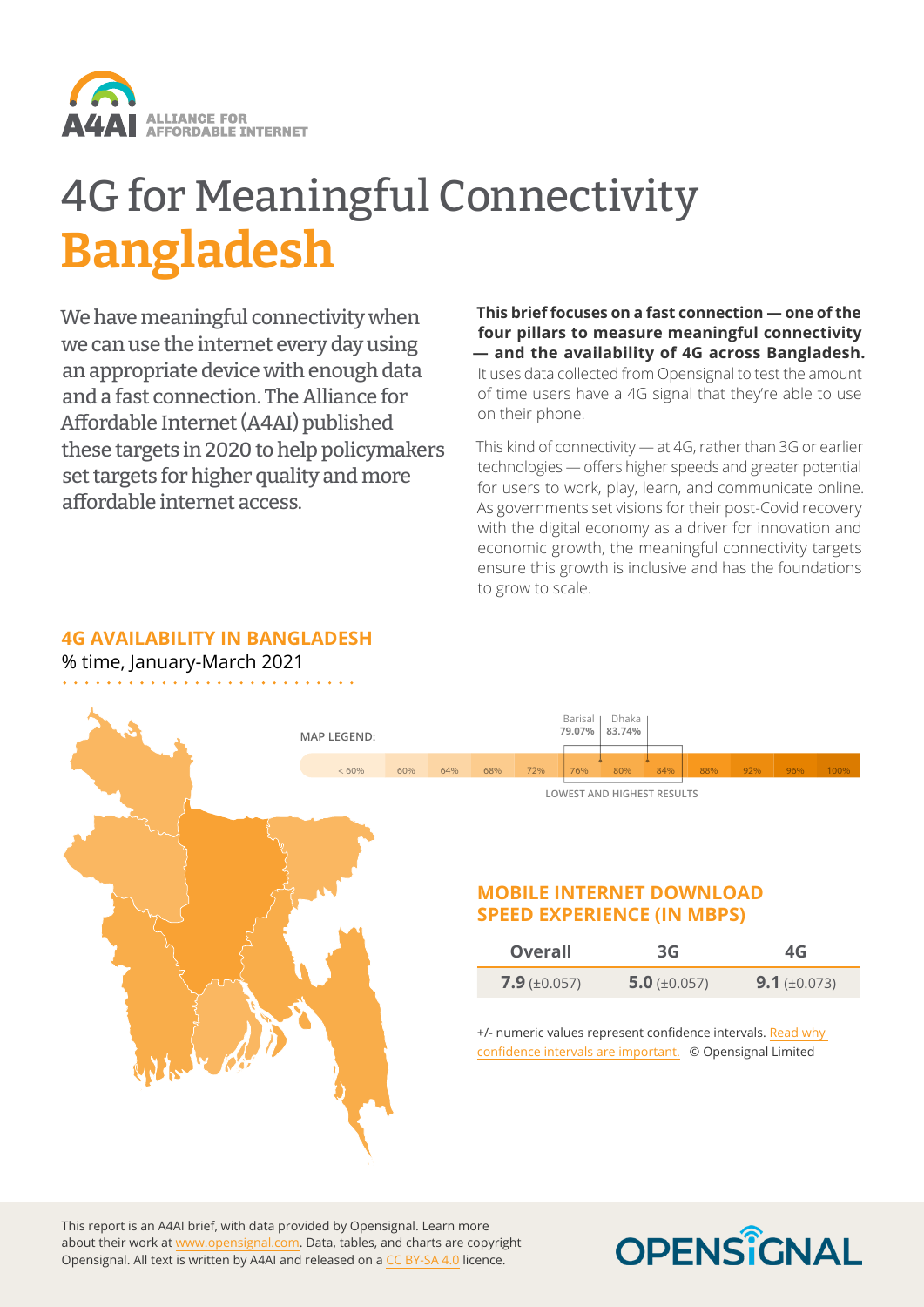## **What is meaningful connectivity?**



#### **A FAST CONNECTION**

Our internet speeds make or break our online experience. We all know the frustration of a buffering movie or an unstable video call. And without fast speeds, services like telehealth and real-time online learning cannot happen.

A **4G mobile connection** is the minimum threshold that can give us the speeds we need for the experience we want.



#### **AN APPROPRIATE DEVICE**

To experience the full power of the internet, we need the right device for the task at hand.

A **smartphone** gives us the functionality to create and consume content in a way that basic phones don't — and the portability to use the internet anywhere. Ideally we will have access to a range of device types.



#### **ENOUGH DATA**

While some people have unlimited data packages, others experience severe data scarcity, preventing them from doing certain online tasks or forcing them to wait until they can connect to public Wi-Fi.

An **unlimited broadband connection** at home, or place of work or study gives us reliable internet access in our daily lives to use the full breadth of the internet's potential.



### **REGULAR INTERNET ACCESS**

We benefit most from the internet when we can use it regularly. As our societies grow more digital and the internet is integrated into our daily lives, connecting occasionally is not enough.

**Daily access** to the internet is the minimum we need to see real benefits for work, education and communication.

### **Why 4G for meaningful connectivity?**

Video content is what people want to access and is also data intensive. Field research conducted by A4AI/Web Foundation confirms YouTube, Facebook, WhatsApp, and Instagram as the most popular online applications — all of which thrive on visual content. This matches with other research which includes photos and video as [prominent](https://www.pewresearch.org/internet/2019/08/22/in-emerging-economies-smartphone-and-social-media-users-have-broader-social-networks/)  [features](https://www.pewresearch.org/internet/2019/08/22/in-emerging-economies-smartphone-and-social-media-users-have-broader-social-networks/) in a user's online experience and studies of the [changing dynamics](https://www.ericsson.com/en/mobility-report/reports) of internet traffic globally.

These are data-intensive activities and require a far greater bandwidth than text-based communication alone. While 3G was [designed with no lower limit to its bandwidth](https://www.itu.int/dms_pubrec/itu-r/rec/m/R-REC-M.1645-0-200306-I!!PDF-E.pdf) and not expected to carry much more than 10Mbps, 4G offers greater technological capacity for users to do more online at faster speeds.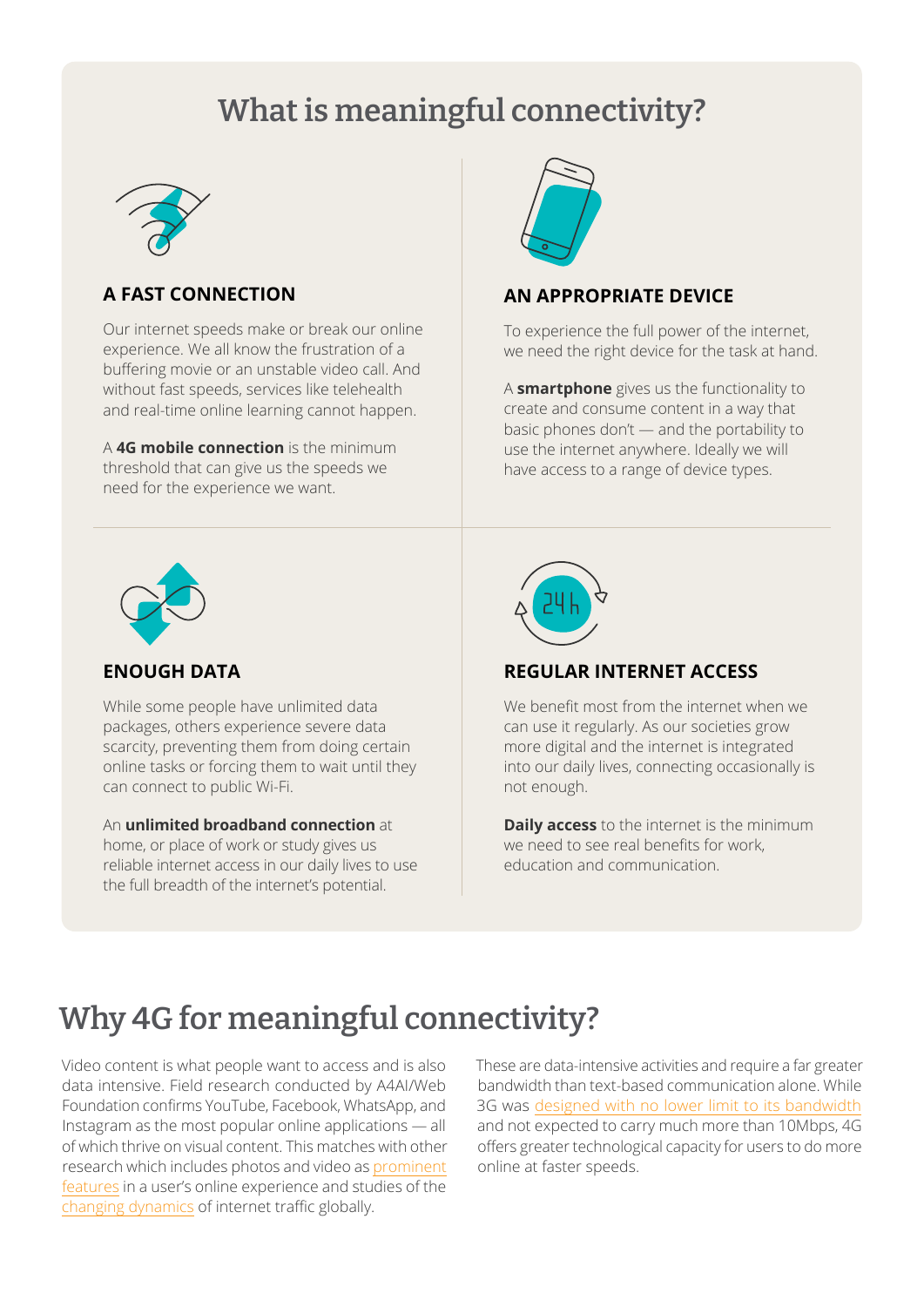### **Who has 4G, and what kind of internet do they have?**

Bangladesh — like its peer countries in South Asia has generally high rates of 4G coverage throughout the country. However, disparities do exist in different parts of the country in coverage and in availability, as measured by consumer time on a 4G signal. This difference is in particular felt by users outside of the country's capital division, Dhaka.

These disparities in 4G availability have consequences for average speeds and therefore also user experiences with voice, video, and gaming applications. As Bangladesh looks to grow its digital economy, it requires a strong foundation in mobile infrastructure that provides reliable, high-quality connectivity to all.

#### **REGIONAL COMPARISONS:**

4G Availability within Bangladesh, January-March 2021

| <b>Regions</b> | <b>4G Availability</b>    |
|----------------|---------------------------|
| <b>Dhaka</b>   | $83.7 \ (\pm 0.31)$       |
| Khulna         | $80.4 \, (\pm 0.87)$      |
| Rangpur        | $79.7 \ (\pm 1.09)$       |
| Sylhet         | $79.7 \ (\pm 1.00)$       |
| Chittagong     | $79.6 \ (\pm 0.51)$       |
| Rajshahi       | $79.3 \ (\pm 0.91)$       |
| <b>Barisal</b> | <b>79.0</b> ( $\pm$ 1.36) |

+/- numeric values represent confidence intervals. [Read why](https://www.opensignal.com/2019/02/13/why-confidence-intervals-are-vital-in-analyzing-mobile-network-experience)  [confidence intervals are important.](https://www.opensignal.com/2019/02/13/why-confidence-intervals-are-vital-in-analyzing-mobile-network-experience) © Opensignal Limited

### **4G AVAILABILITY & USER EXPERIENCE IN BANGLADESH**

January-March 2021. Data © Opensignal Limited